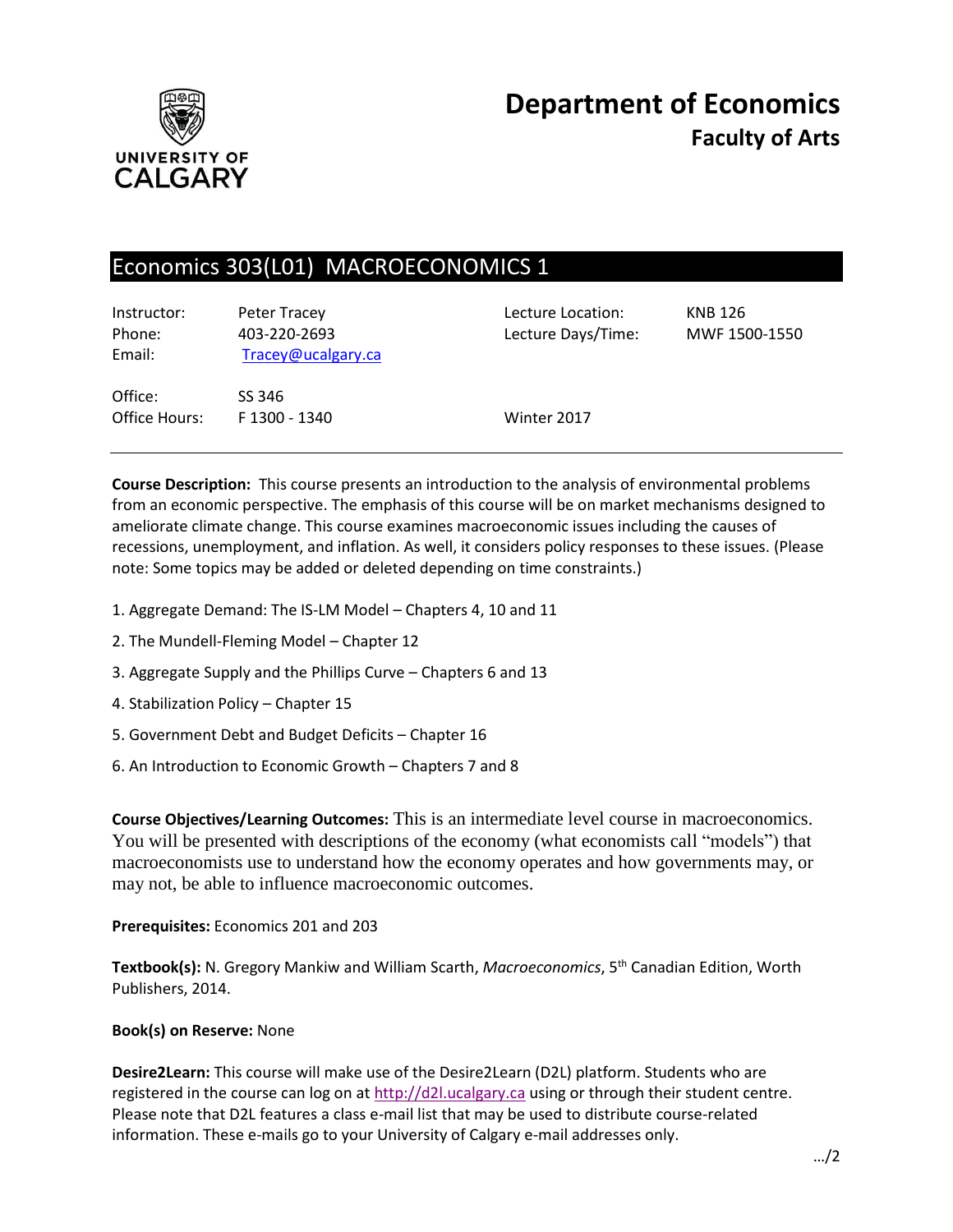#### **Grade Determination and Final Examination Details:**

Your course grade will be computed using two methods:

| Method 1 - | Midterm Test | 30% | Wednesday, February 8              |
|------------|--------------|-----|------------------------------------|
|            | Assignment 1 | 10% | Wednesday, February 15             |
|            | Assignment 2 | 10% | Wednesday, March 22                |
|            | Final Exam   | 50% | Date set by the Registrar's Office |
| Method 2 - | Assignment 1 | 10% | Wednesday, February 16             |
|            | Assignment 2 | 10% | Wednesday, March 22                |
|            | Final Exam   | 80% | Date set by the Registrar's Office |

You will receive the higher of the grades computed using these two methods. In order to qualify for Method 2 of the Grading System students must write the Midterm test. Students should be aware that no "make-up" midterms will be given. Any student, who finds it necessary to miss the midterm exam must notify the instructor in advance and produce a valid medical certificate, or other required documentation in order to have the weighting transferred to the final examination.

The assignment is due at the *beginning* of the lecture on the due date. Solutions to the assignment will be posted on the D2L site at that time. **This means that late assignments cannot and will not be accepted.**

The midterm test will be held in the classroom during regular lecture hours. The final exam will be two (2) hours in length and will be scheduled by the Registrar's Office. There will be no multiple choice questions the midterm test and the final exam. The use of a simple non-programmable calculator during the test and the final exam will be allowed. Graphing calculators, cell phones, and computers are not permitted. Assignments, the midterm test, and the final exam are meant to be challenging (they are *tests* of your understanding of the material.

As per University policy (see [http://www.ucalgary.ca/pubs/calendar/current/e-2.html\)](http://www.ucalgary.ca/pubs/calendar/current/e-2.html), the grade you receive on assignments, midterm and exams will, in part, reflect your ability to effectively communicate your answers. Being able to write and effectively communicate is a very important skill to develop. Employers demand it and so do I.

**Course Description:** This course examines macroeconomic issues including economic growth and stagnation, unemployment and inflation, and foreign exchange markets. As well, it considers policy responses to these issues. (Please note: Some topics may be added or deleted depending on time constraints.)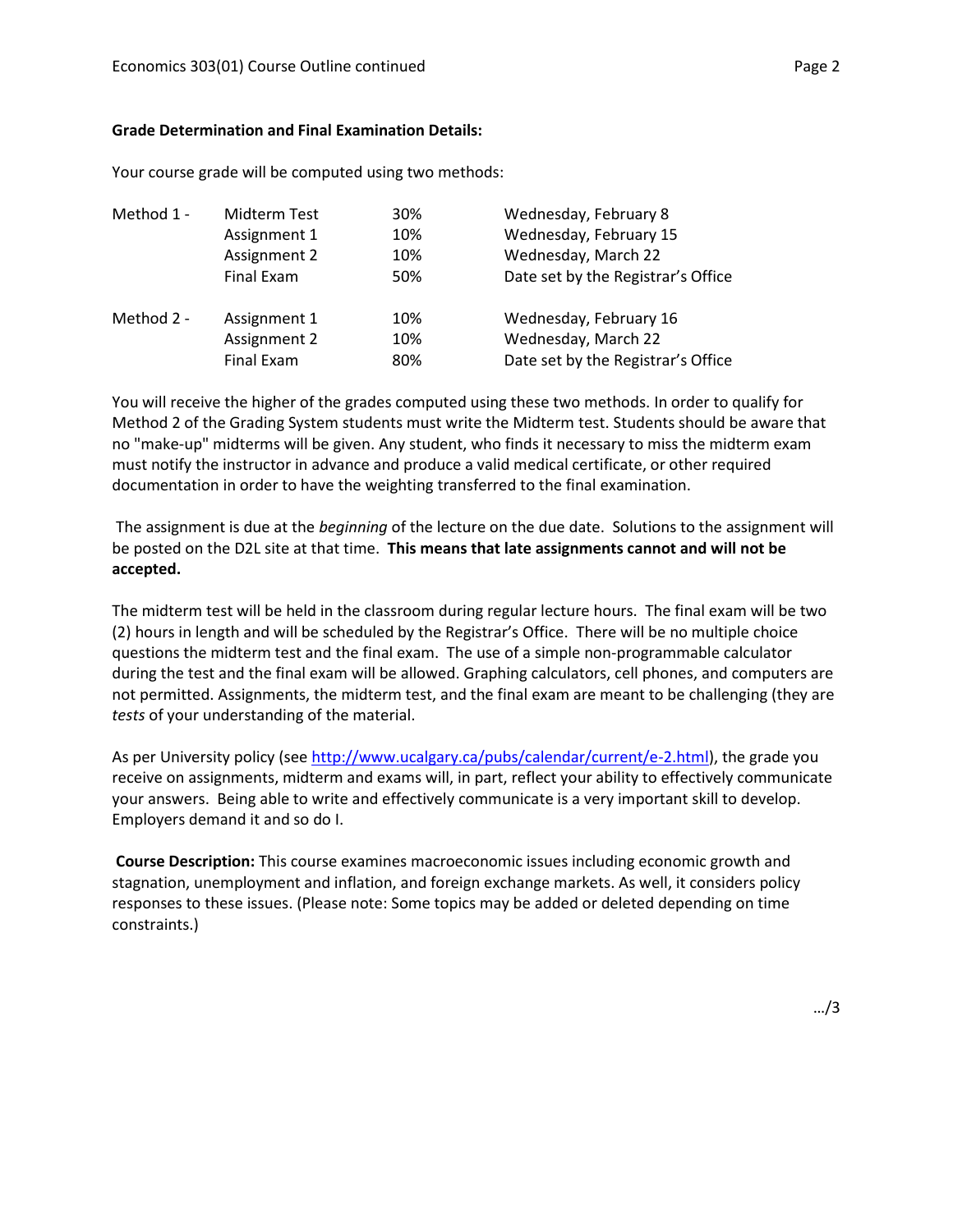| Grade        | Grade<br>Point | Description                                                                                            | Grade | Grade<br>Point | Description                                                                                                                                                 |
|--------------|----------------|--------------------------------------------------------------------------------------------------------|-------|----------------|-------------------------------------------------------------------------------------------------------------------------------------------------------------|
|              | Value          |                                                                                                        |       | Value          |                                                                                                                                                             |
| A+           | 4.00           | Outstanding                                                                                            | $C+$  | 2.30           |                                                                                                                                                             |
| A            | 4.00           | Excellent-superior performance,<br>showing-comprehensive<br>understanding of subject matter            | C     | 2.00           | Satisfactory - basic understanding of<br>the subject matter                                                                                                 |
| $A -$        | 3.70           |                                                                                                        | $C-$  | 1.70           | Receipt of a grade point average of<br>1.70 may not be sufficient for<br>promotion or graduation. (See<br>individual undergraduate faculty<br>regulations.) |
| $B+$         | 3.30           |                                                                                                        | D+    | 1.00           |                                                                                                                                                             |
| <sub>B</sub> | 3.00           | Good - clearly above average<br>performance with knowledge of<br>subject matter generally<br>complete. | D     | 1.00           | Minimal pass - marginal<br>performance; generally insufficient<br>preparation for subsequent courses<br>in the same subject.                                |
| $B -$        | 2.70           |                                                                                                        | F     | $\mathbf 0$    | Fail - unsatisfactory performance or<br>failure to meet course requirements                                                                                 |
|              |                |                                                                                                        |       | $\mathbf 0$    | Incomplete - unsatisfactory (effective<br>January 2007)                                                                                                     |

Department of Economics Criteria for Letter Grades. Economics professors use the following criteria when assigning letter grades:

# **Grading Scale**

| $A+$ | $97 - 100$ | B         | $79 - 83$ | $C-$ | $60 - 65$ |
|------|------------|-----------|-----------|------|-----------|
| А    | $92 - 96$  | <b>B-</b> | 76 - 78   | D+   | $55 - 59$ |
| А-   | $89 - 91$  | C+        | $73 - 75$ |      | $50 - 54$ |
| B+   | 84 - 88    |           | $66 - 72$ |      | $0 - 49$  |

Tests and final exams are marked on a numerical (percentage) basis, then converted to letter grades. The course grade is then calculated using the weights indicated above.

A passing grade on any particular component of the course is not required for a student to pass the course as a whole.

There will be a Registrar scheduled final examination, held in a classroom. It will last for 2 hours. Nonprogrammable calculators WILL be allowed during the writing of the test and the final examination.

Tests and exams **Will Not** contain multiple choice questions.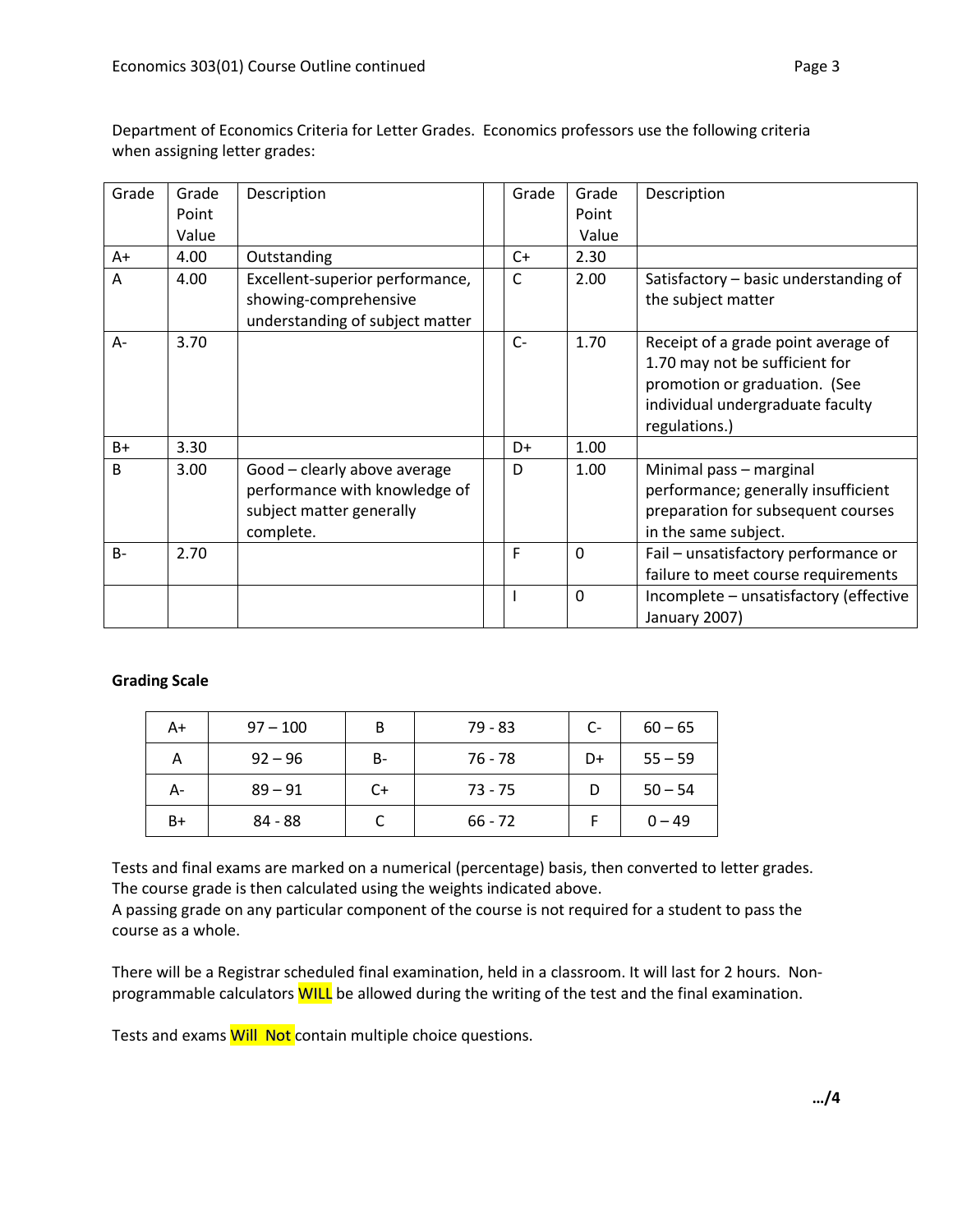#### **Reappraisal of Grades**

## **For reappraisal of graded term work, see Calendar I.2 <http://www.ucalgary.ca/pubs/calendar/current/i-2.html>**

# **For reappraisal of final grade, see Calendar I.3**

**<http://www.ucalgary.ca/pubs/calendar/current/i-3.html>**

A student who feels that a piece of graded term work (e.g., term paper, essay, test) has been unfairly graded, may have the work re-graded as follows. The student shall discuss the work with the instructor within 7 days of being notified about the mark or of the item's return to the class; no reappraisal of term work is permitted after the 7 days. If not satisfied, the student shall immediately take the matter to the Head of the department offering the course, who will arrange for a reassessment of the work within the next 7 days. The reappraisal of term work may cause the grade to be raised, lowered, or to remain the same. If the student is not satisfied with the decision and wishes to appeal, the student shall address a letter of appeal to the Dean of the faculty offering the course within 7 days of the unfavourable decision. In the letter, the student must clearly and fully state the decision being appealed, the grounds for appeal, and the remedies being sought, along with any special circumstances that warrant an appeal of the reappraisal. The student should include as much written documentation as possible.

### **Plagiarism and Other Academic Misconduct**

Intellectual honesty is the cornerstone of the development and acquisition of knowledge and requires that the contribution of others be acknowledged. Consequently, plagiarism or cheating on any assignment is regarded as an extremely serious academic offense. Plagiarism involves submitting or presenting work in a course as if it were the student's own work done expressly for that particular course when, in fact, it is not. Students should examine sections of the University Calendar that present a Statement of Intellectual Honesty and definitions and penalties associated with Plagiarism/Cheating/Other Academic Misconduct, <http://www.ucalgary.ca/pubs/calendar/current/k-2.html>

### **Academic Accommodation**

Students seeking an accommodation based on disability or medical concerns should contact Student Accessibility Services; SAS will process the request and issue letters of accommodation to instructors. For additional information on support services and accommodations for students with disabilities Visit [www.ucalgary.ca/access/.](http://www.ucalgary.ca/access/)

Students who require an accommodation in relation to their coursework based on a protected ground other than disability should communicate this need in writing to their Instructor. The full policy on Student Accommodations is available at [http://www.ucalgary.ca/policies/files/policies/student](http://www.ucalgary.ca/policies/files/policies/student-accommodation-policy.pdf)[accommodation-policy.pdf](http://www.ucalgary.ca/policies/files/policies/student-accommodation-policy.pdf)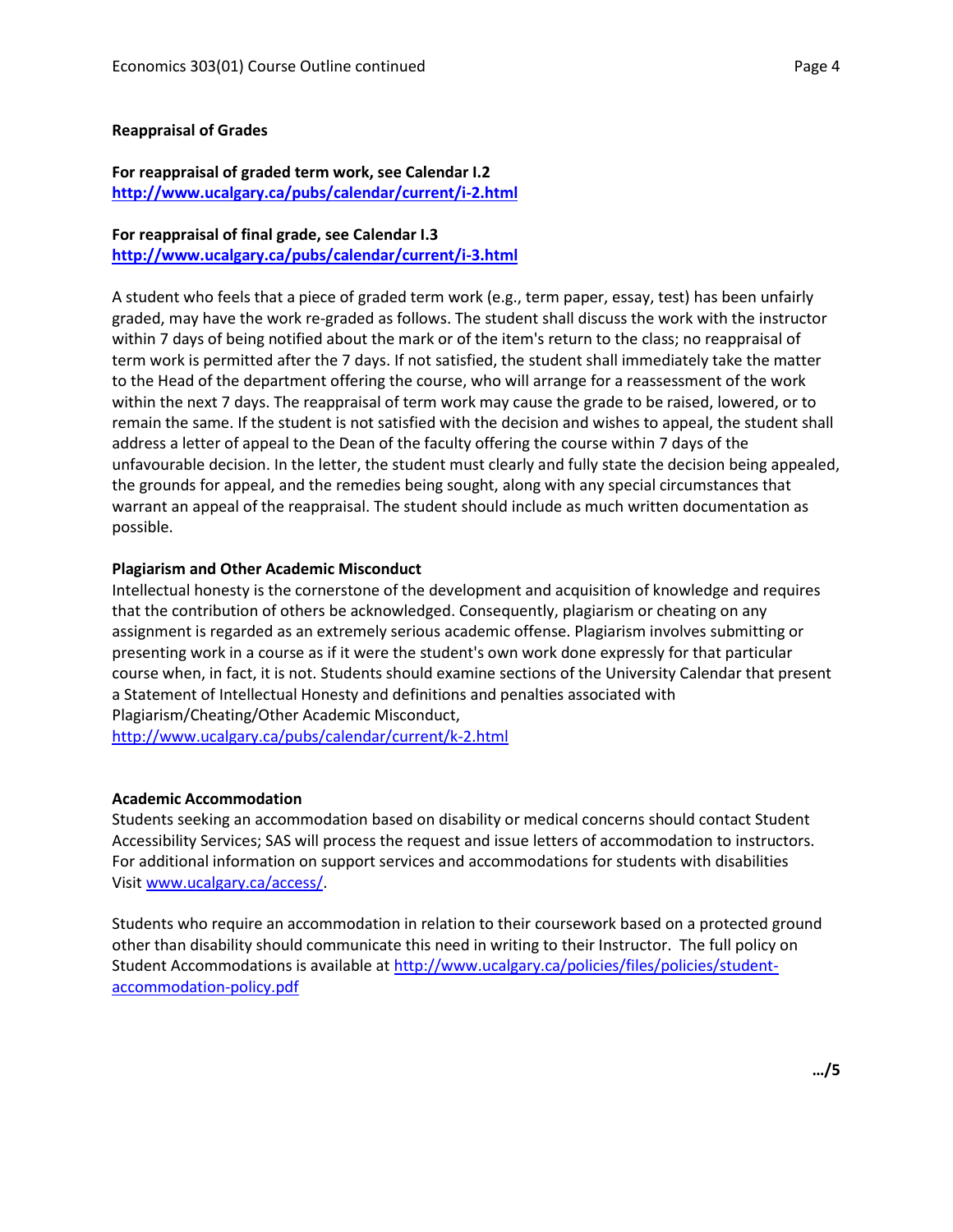# **Absence from a Quiz/Test/Exam**

THERE WILL BE NO MAKEUP OR DEFERRED QUIZZES/TESTS/EXAMS under any circumstances, nor may the quizzes/tests/exams be written early. Students unable to write the quizzes/tests/exams because of documented illness, family emergency, religious observance, or university-sanctioned event will have the weight shifted to the final examination; otherwise a grade of zero will be assigned. If a student cannot write their final exam on the date assigned by the Registrar's Office, they need to apply for a deferred exam [www.ucalgary.ca/registrar/exams/deferred\\_final](http://www.ucalgary.ca/registrar/exams/deferred_final) Under no circumstance will this be accommodated by the department.

## **Notes:**

- 1. Students should be aware of the academic regulations outlined in The University of Calgary Calendar.
- 2. Examinations will not be given prior to the scheduled date.
- 3 **Students will not be given extra time to complete the midterm test and the final exam.**
- 4. **If numerical questions appear on the midterm test and the final exam, they require numerical answers.**
- 5. **The classroom is a No-cell-phone-zone. The use of cell phones for any purpose in class is prohibited. Computers may only be used for note-taking purposes.**
- 6. **The test and the final exam must be written in ink. The assignment must be typed or written in ink. Writing in pencil is not allowed on the assignment, the midterm test, and the final exam.**
- 7. Students will be responsible for all material covered in class and in the textbook, unless the instructor states otherwise.
- 8. Please note that the following types of emails will receive no response: emails not addressed to anyone in particular; emails where the recipient's name is not spelled correctly; anonymous emails; emails which do not specify the course and section in which you are registered; and, emails involving questions that are specifically addressed on the course outline.

### **Important Dates**

Please check:<http://www.ucalgary.ca/pubs/calendar/current/academic-schedule.html>

Students' Union Vice-President Academic: Phone: 403-220-3911 E-mai[l suvpaca@ucalgary.ca](mailto:subpaca@ucalgary.ca)

Students' Union Faculty Representative (Arts) Phone: 403-220-3913 Office: MSC 251 E-mai[l arts1@su.ucalgary.ca](mailto:arts1@su.ucalgary.ca) [arts2@su.ucalgary.ca,](mailto:arts2@su.ucalgary.ca) [arts3@su.ucalgary.ca,](mailto:arts3@su.ucalgary.ca) [arts4@su.ucalgary.ca](mailto:arts4@su.ucalgary.ca)